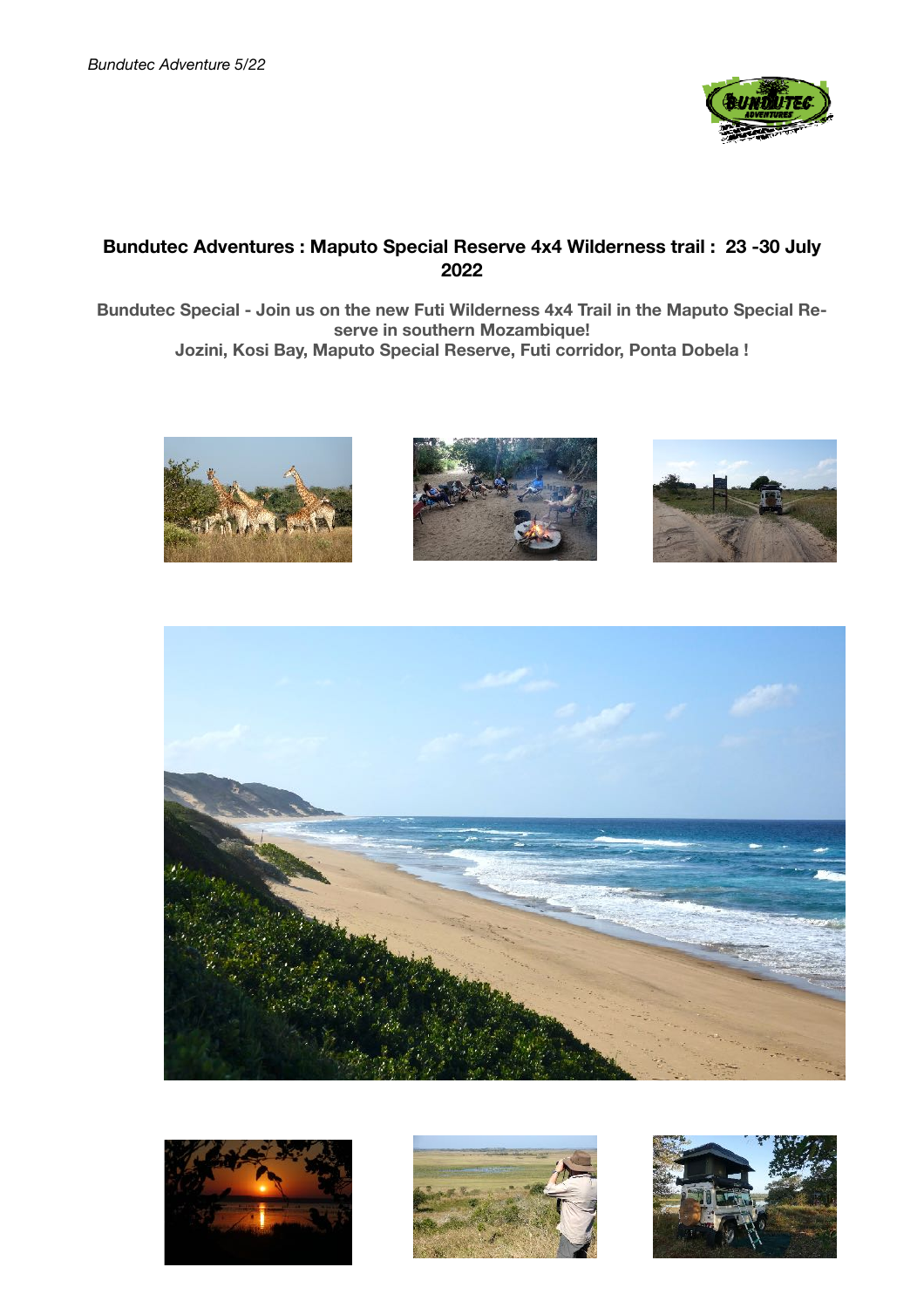

#### **Saturday 23 July**

All meet and camp at Nkonkoni Fishing Camp in the Pongola Game Reserve (You are welcome to arrive earlier and do a bit of tiger fishing....)

#### **Sunday 24 July**

Drive via rural Zululand to Amangwane Camp at Kosi Bay Visit Kosi Bay mouth Dinner included Chalet or camping

#### **Monday 25 July**

Covid tests at Manguzi, before we enter Mozambique at the Kosi Bay border post and drive into the wilderness of the Futi corridor. Camping tonight at Futi South 4x4 wilderness camp.

## **Tuesday 26 July**

Further north along the Futi corridor. Camping at Futi North 4x4 wilderness camp

## **Wednesday 27 July**

Still on the 4x4 wilderness trail, we cross the vast Futi floodplains. Camping at Lake Nela 4x4 wilderness camp

#### **Thursday 28 July**

Follow the deep sand tracks all the way to the azure blue Indian ocean. Wild camping at Ponta Dobela.

#### **Friday 29 July**

Fun in the sun! Camping at Ponta Dobela

#### **Saturday 30 July**

Depart early for Ressano Garcia / Komatipoort border post. Covid rapid test on the South African side of the border before re-entering SA. End of tour

# **Tour price:**

R 5500 per person

#### **Included:**

Park entrance fees Wilderness Trail fees Camping fees Chalets & Dinner at Amangwane Camp Bundutec guide with own vehicle

#### **Excluded:**

Border costs Covid test costs **Catering** Camping equipment Vehicle Fuel Two-way radios